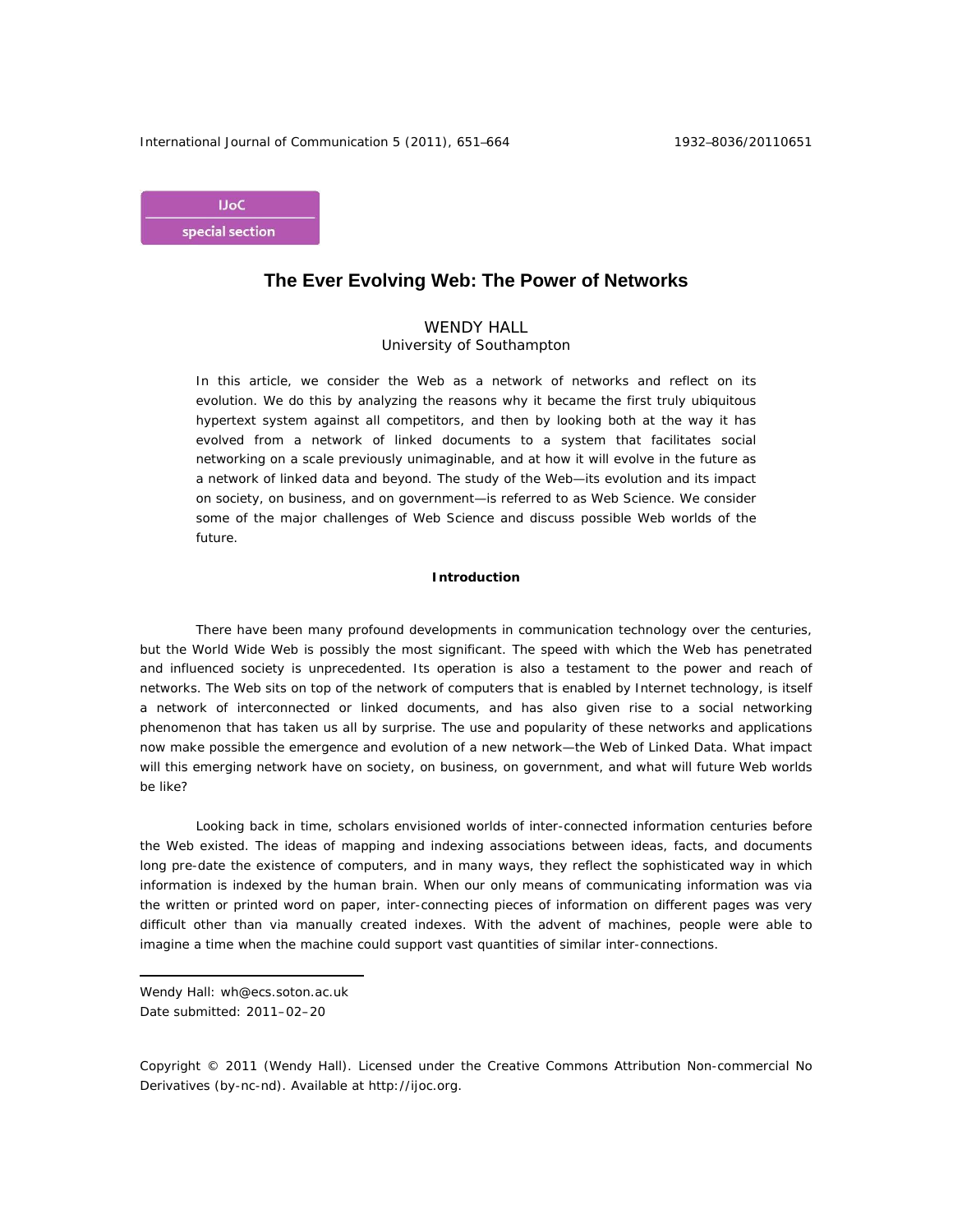The invention of the terms hypertext and hypermedia (using computers to link related items of information) is credited to Ted Nelson in 1965. The terms are often used interchangeably, although, strictly speaking, hypertext refers to linking text documents, and hypermedia refers more broadly to linking media of any type. Nelson's vision of a universal hypermedia system, Xanadu, is most fully explored in his book *Literary Machines* (Nelson, 1981). He defines hypertext as *non-sequential writing* and views hypertext as a literary medium, but the term encapsulates a wider set of meanings that includes both cross-referencing—linking between documents—and the more general associations between ideas.

 Examples of paper-based "hypertext" systems are readily seen in ancient and modern scholarly texts, as well as in reference works such as dictionaries and encyclopedias. We are all familiar with using libraries: following references from one book to another, looking up definitions of terms that are unfamiliar to us, and seeking alternative explanations for difficult concepts. The idea behind hypertext is that this process can be automated, and that we can harness the power of computers to make the search and query process easier. Nelson argued that it would become possible to store digitally anything that anyone would write, record, photograph, or film, and to produce a system that could connect any piece of information to any other piece of information. This is the vision he called Xanadu. To quote from *Literary Machines*:

There are no intellectual subjects. For someone used to learning, to grabbing vocabulary and ideas, the elements of a new subject can come quickly. The more diagrams you have seen, the more words you know, the more theories you have heard, the more easily you can grasp the next one and assimilate it to the snowball of ideas already rolling around in your head. (1981)

Here, Nelson is presenting his vision of the type of knowledge management environment that hypertext can help to support.

 Nelson readily admits that inspiration for his ideas comes from the writings of Vannevar Bush, as well as the pioneering work of Douglas Engelbart. Bush, who was scientific advisor to President Roosevelt during the Second World War, proposed a theoretical design for a system that we would now call a hypertext system. In his seminal paper, "As We May Think" (Bush, 1945), he foresaw the explosive increase in the production of scientific information and predicted the need for a machine to help scientists follow developments in their discipline. Bush called his system Memex (memory extender), which he described as "a sort of mechanised private file and library." His design was based on mechanical technology, but the principles behind the design are, in many ways, even more valid today because of developments in information technology.

It (a Memex) affords an immediate step to associative indexing, the basic idea of which is a provision whereby an item may be caused at will to select immediately and automatically another. This is the essential feature of the Memex. (1945, section 7)

 Bush goes on to describe *trails*, which users build as they move through the information, so that their paths of discovery can be saved and recalled later or passed on to other researchers. Over 60 years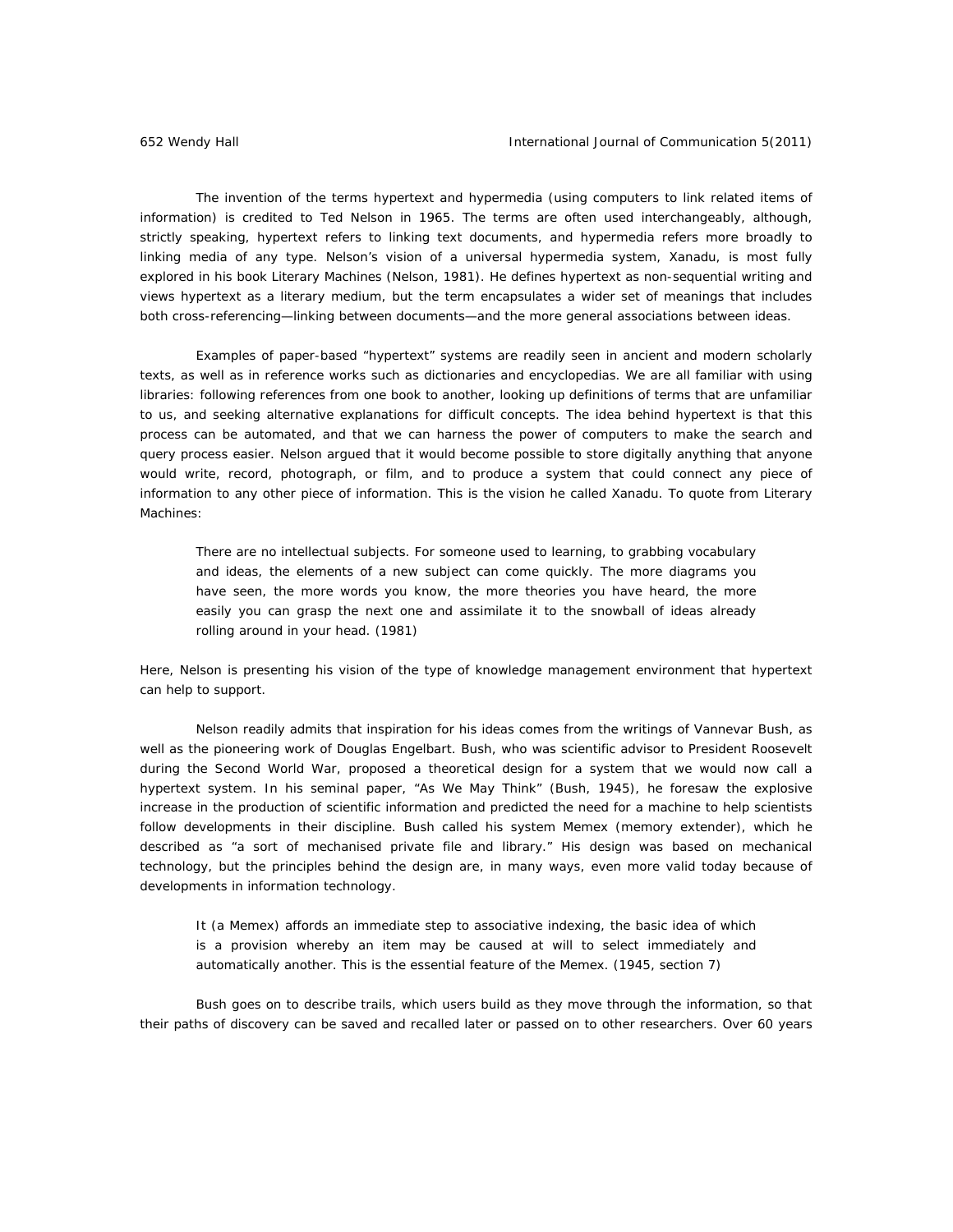later, much of what Bush foresaw has been achieved, although possibly on a scale that even he didn't contemplate. It can be argued that we have yet to achieve his grander vision of systems that enable associative indexing. We will return to this later.

## **Pre-Web Hypertext Systems**

 Douglas Engelbart, one of the early pioneers in the computing industry, is credited with the invention of word processing, screen windows, and the mouse, and thus, with inspiring the developments in graphical user interfaces that took place in the 1970s and 1980s. In 1962, Engelbart, working at Stanford University, started work on his Augment project (Engelbart, 1963). He foresaw a world of instant text access on screens, interconnections that could be made and shared, a new style of shared work amongst colleagues, and the use of computers to augment the human intellect. One part of the Augment project was NLS (for oN-Line System), which had several hypertext features and was first publicly demonstrated in 1968. This demonstration, which was filmed for posterity and is now readily available on the Web—search for "mother of all demos"—has become iconic for its prescience, illustrating the sort of integrated, desktop environment that we take for granted today.

 The development of hypertext systems stayed in the realm of the research lab for most of the 1970s and 1980s. The systems grew in sophistication as the underlying technologies became more powerful. First-generation systems were implemented on mainframes and were largely text-based. Work on the so-called second-generation systems took advantage of the more advanced user interfaces of 1980s workstation technology. These systems supported graphics and animations, as well as fully formatted text documents. They were also able to provide graphical overviews of the hypertext structure and multi-user support. For more information about such systems, the reader is referred to Conklin's classic survey (Conklin, 1987).

 The Intermedia project deserves a special mention here. Intermedia was a hypermedia system developed by a team of researchers at Brown University between 1985 and 1990. As members of the team state in the retrospective paper published after the end of the project (Haan, Kahn, Riley, Coombs, & Meyrowitz, 1992), Intermedia was distinct from other hypermedia systems of the time. The team's intention was to create a model for hypermedia functionality handling at the system level, where linking would be available for all participating applications. In Intermedia, information about anchors in documents, and links between the anchors, were maintained in a database management system. This separation of link data and document data was a distinctive feature of the Intermedia design. The system demonstrated how it was possible to integrate hypermedia technology across many different types of desktop applications, and thus, to create an integrated hypermedia environment accessible to both authors and readers. The separation of links and documents allows the application of multiple sets of links across common sets of documents.

 Unfortunately, just as Intermedia was made available commercially, an up-grade in the operating system on which the implementation was based created incompatibilities that made the system inoperable, and the project died—a fate that is unlikely to befall the Web because of the nature of its design. Nonetheless, the development of Intermedia pointed the way toward a more open and efficient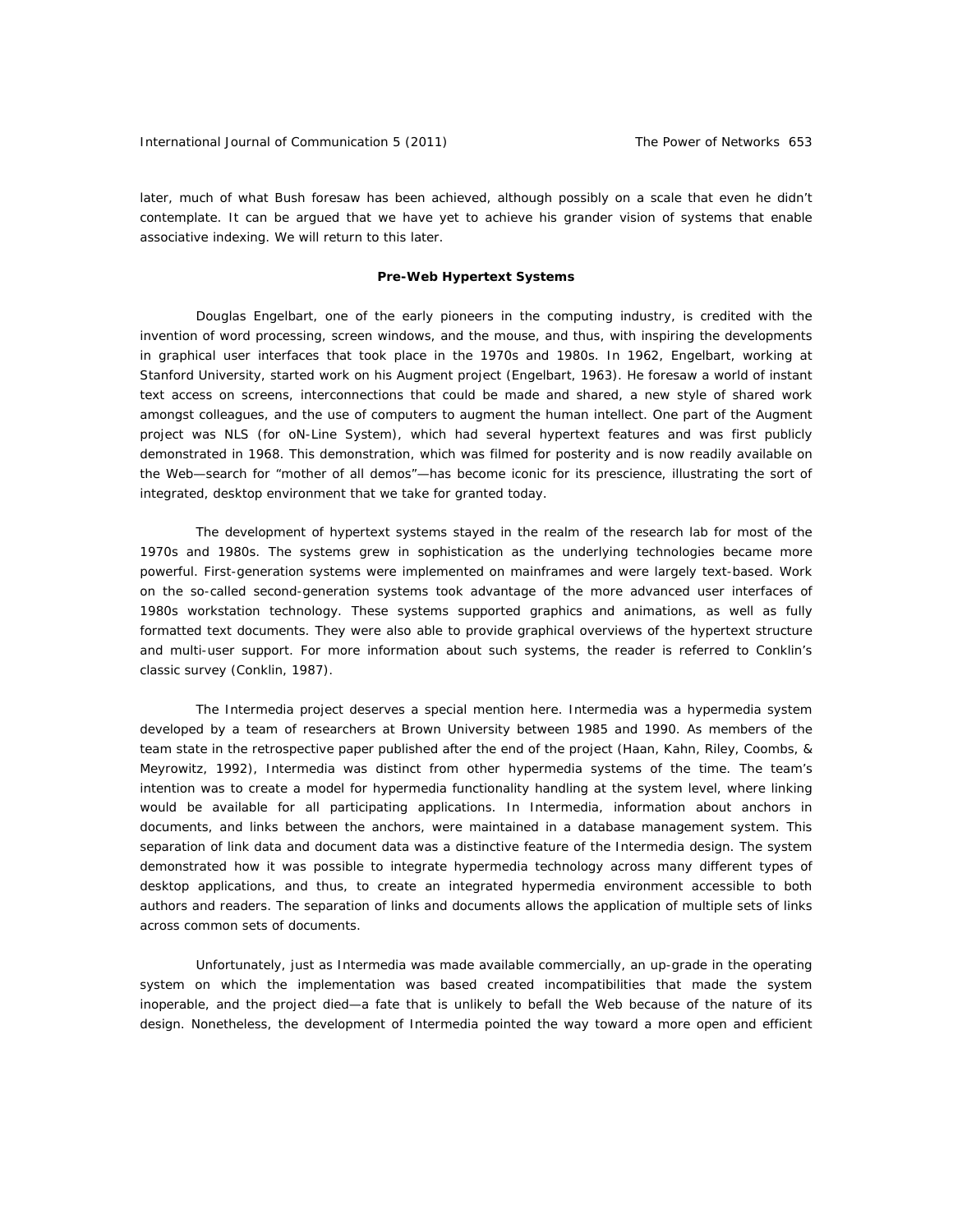system for creating and storing hypermedia relationships. As will be discussed below, these ideas are only now re-emerging as the key to the next generation of innovation on the Web.

 With the advent of the PC in the mid-1980s came the emergence of a new generation of hypertext systems that were much easier for individuals to use—notably Hyperties, OWL's Guide, and Apple's HyperCard. HyperCard was made available for free on every Macintosh computer in 1987, and it did more to popularize hypertext in the late 1980s than any other event. The first ACM Hypertext conference was held in the same year. But such systems could only be used to build relatively small applications. The hypertext research community continued to explore the development of hypertext systems that handled information on a large scale and in distributed environments. Notable examples were the Hyper-G system from the University of Graz (Andrews, Kappe, & Maurer, 1995), the Microcosm system from the University of Southampton (Fountain, Hall, Heath, & Davis, 1990), and of course, the Web itself (Berners-Lee, et al., 1994).

 Like the Web, the Hyper-G system was both designed to run on the Internet and based on a client-server architecture, but unlike the Web, it stored links in databases, rather than embedding them in documents. As with Intermedia, this decision was made to ensure the consistency and integrity of links, as well as to allow for the application of different sets of links to the same set of documents. However, its hypertext functionality could only be accessed through dedicated Hyper-G viewers. In this sense, Hyper-G can be likened to Intermedia on the Internet.

 A good review of the design and features of Hyper-G can be found in BYTE (Flohr, 1995). Here Hyper-G is described as representing

[A]n advance over the Web as we've known it because it provides real hypermedia. It supports tools for structuring, maintaining, and serving, heterogeneous multimedia data. Hyper-G guarantees automatic hyperlink consistency, and it supports hyperlinks among multimedia documents, full-text retrieval, a UNIX-like security system, and client gateways to Gopher and Web browsers such as Netscape, Mosaic and MacWeb. (1995, p. 59)

Interestingly, Hyper-G was seen as a more sophisticated hypertext system than the Web, yet it was the Web that became the universal system. We discuss this more below.

 Unlike Hyper-G and the Web, Microcosm was based on a peer-to-peer architecture. Like Intermedia, it was one of the class of so-called "open hypermedia systems" which separate the link data from the document data, and which embody some form of link service to enable hypermedia functionality to be integrated into the general computing environment and allow linking from all applications on the desktop. The focus in the Microcosm project was on links and linking—how to create them, store them, apply them across different file formats and different applications, manage them, and filter them. A full account of the design, functionality, and features of Microcosm can be found in Hall, Davis, and Hutchings (1996). Links in Microcosm described relationships between objects in the system, and they were stored in databases called *linkbases*. As will be discussed below, links were, in fact, triples consisting of a source, a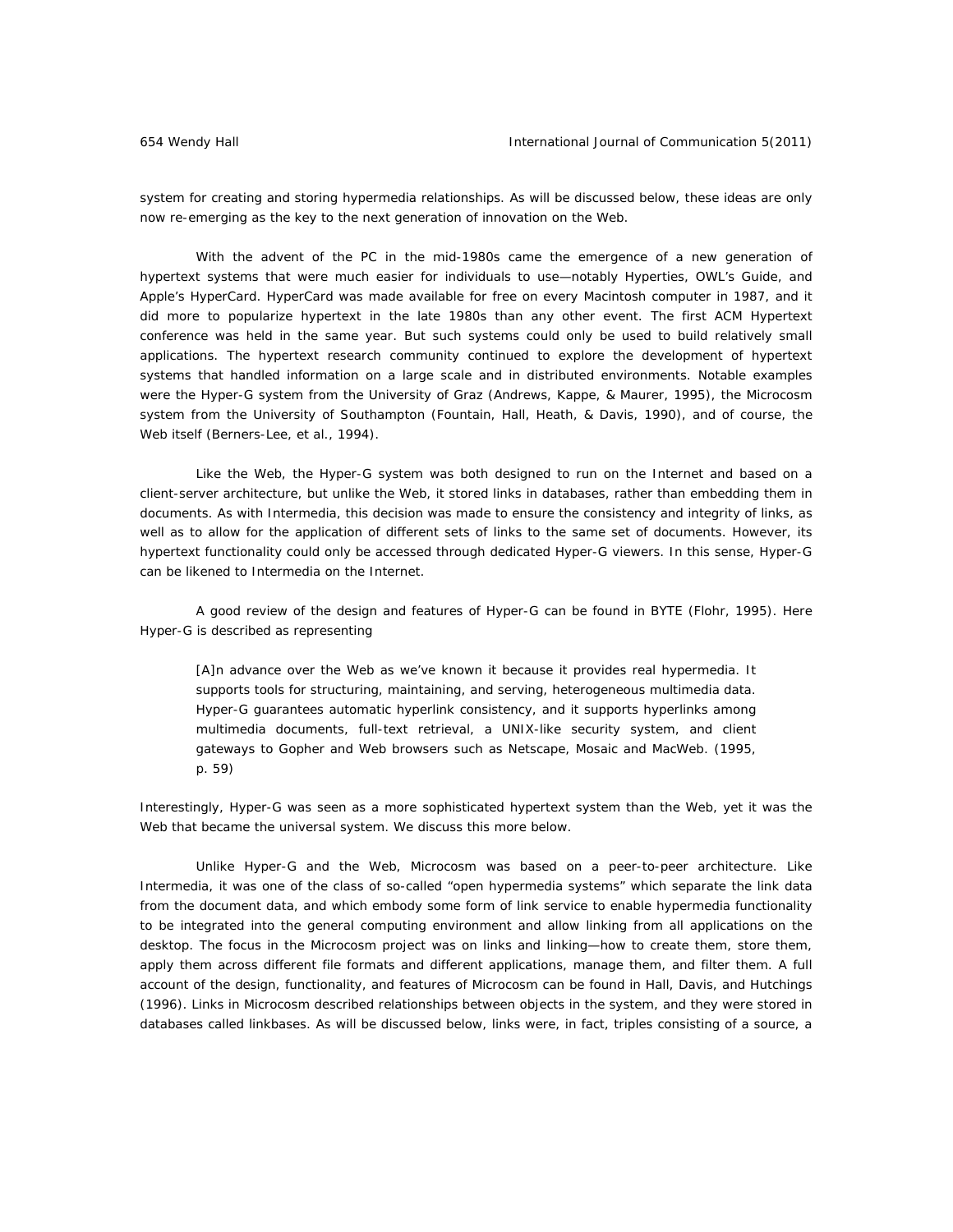destination, and a description of the relationship between the objects, rather than just entities providing point-to-point information.

 Microcosm introduced the concept of generic links. A generic link may be followed from any occurrence of a particular object, such as a particular text string, wherever it occurs in any document. For example, the linkbase might contain generic links on my name, "Wendy Hall," to information about my background or qualifications. When an author includes my name in a document, Microcosm automatically provides the reader with access to these links. This is a very powerful feature, as it enables the easy generation of links based on metadata associated with documents. This, in turn, enables a large corpus of information to be given a simple hypertext structure very quickly. Authoring links was also extremely simple in Microcosm—you simply pointed to where you wanted the link to begin, then to where you wanted it to end, and lastly, you chose the type of link you wanted to create. Furthermore, anybody could create links on any information, whether they owned it or not. This last feature sometimes created problems, as confused owners of information objected to third-party links being applied to their information without permission—a foretaste of some of the debates that rage on the Internet today about who can do what with whose information.

 Microcosm had filters for creating and analyzing links, and for determining the links which users were presented with in response to a particular query. It offered both proprietary viewers for displaying links and the potential for adding Microcosm linking functionality to third-partly applications. The team experimented with adding links to and from any multimedia document format, adding hypertext functionality to a variety of desktop applications, such as spreadsheets and databases, or GIS and 3D modeling systems, and also experimented with the integration of the Microcosm link service and the Web (Carr, De Roure, Hall, & Hill, 1995). The peer-to-peer architecture that was the basis of the original Microcosm design was fully implemented to support a distributed version of Microcosm in 1994 (Hill & Hall, 1994), but it was too late. By that time, the Web was well on the way to becoming the ubiquitous Internet-based hypertext system, and in the next section we examine the reasons why.

## **The Growth of the Web**

 It is important to understand that, as systems like Hyper-G, Microcosm, and the Web were emerging in the early 1990s, the age of the Internet was upon us. Many research laboratories were already using email as a standard means of communication, and users were anxiously awaiting the ability to share files over the network. Systems such as Gopher and WAIS were being developed to enable files to be downloaded easily, without the need for expert technical knowledge. The world was hungry to share information over the Internet, and the time was ripe for the emergence of an easy-to-use, Internet-based hypertext system to facilitate these activities.

 In 1989, Tim Berners-Lee started work at CERN, the high-energy physics laboratory in Switzerland, on the development of the system he and Robert Cailliau would eventually call the World Wide Web. Berners-Lee already had experience building other hypertext systems (Berners-Lee, 1999). The aim of the project was to provide a distributed hypertext environment to enable physicists to easily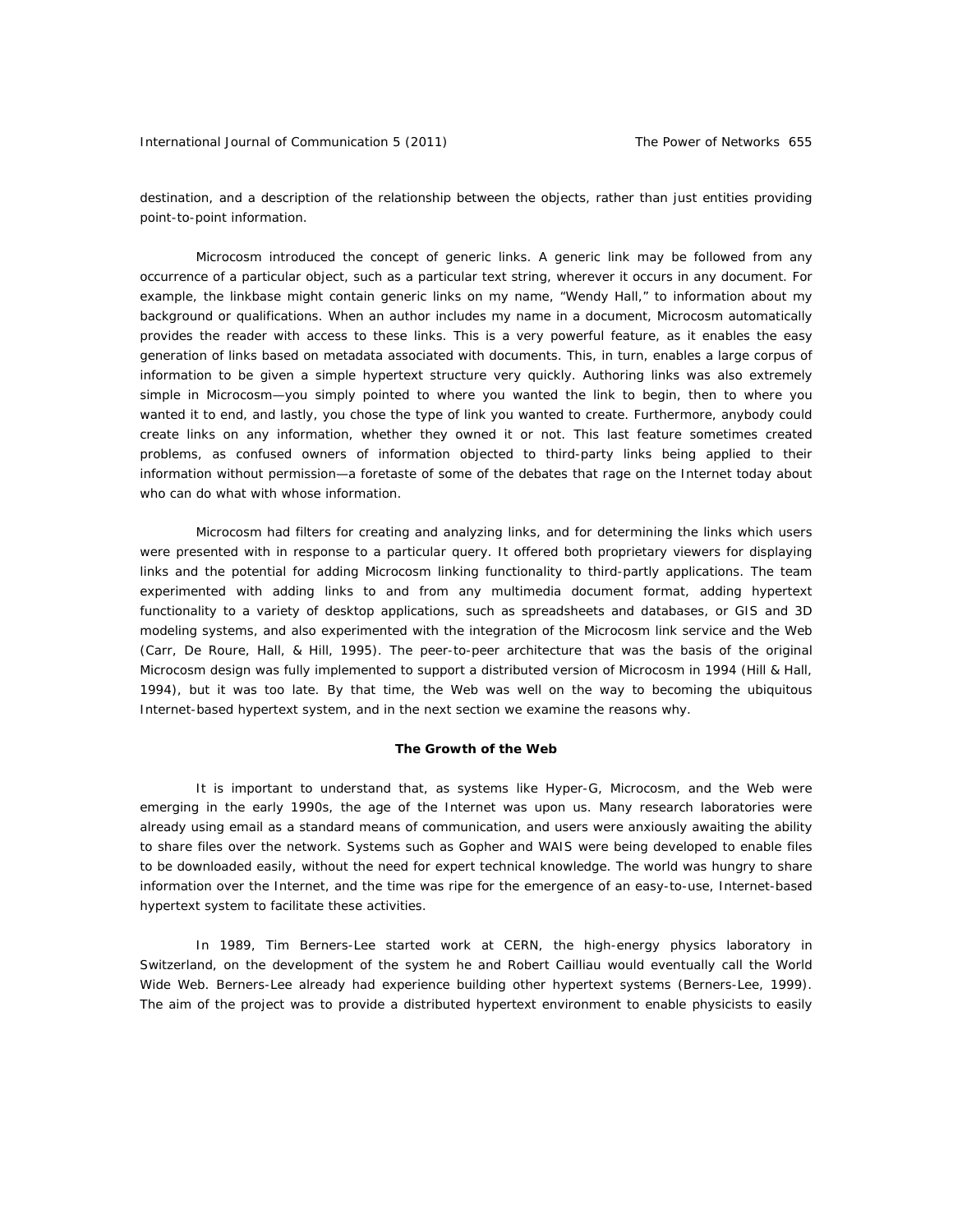share and distribute information. The main features of the design included ease of use, accessibility from anywhere—decentralization—and the provision of open protocols and universal standards.

 The open protocols on which the client-server model of the Web is based—the Hypertext Transfer Protocol (HTTP) and Hypertext Mark-up Language (HTML)—were the cornerstones of its success. The original Web viewer at CERN worked over line-oriented telnet connections, meaning it could be used essentially from any computer in the world. Early viewers implemented by Berners-Lee at CERN were also editors, which enabled easy creation of html documents by users. However, it was the development of the Mosaic browser from NCSA (the National Center for Supercomputing Applications at the University of Illinois at Urbana-Champaign) that really made the Web so universally popular. Suddenly the Web, via Mosaic (and subsequent browsers, such as Netscape and, later, Microsoft's Internet Explorer), became the user-friendly interface to the Internet, and the rest, as they say, is history.

 The growth of the Web since then has been phenomenal. It impacts every aspect of the way we live and work, and it is significantly changing our culture and society in ways we don't yet understand. It is a massive network of networks, and it has shown us quite dramatically, and in so many different ways, both how networks shape our lives and the amazing potential of a global hypertext system. But why did the Web take off and beat all the competition to become the universally accepted standard?

 With hindsight, we can see what Berners-Lee got right and the rest of us got wrong. First, he argued that the network was everything—so many other hypertext systems at the time ran on standalone workstations. Second, he showed us that "scruffy works." It didn't have to be perfect, because we aren't perfect, but it had to be good enough. And third, he argued that the model had to be decentralized, that the protocols had to be non-proprietary, that the standards had to be universal, and that it had to be free to use—either everyone would use the Web, or no one would.

### **Lessons to Learn**

 The success of the Web points to two important and related lessons about what makes a network successful. The first is the power of network effects. Network effects are positive feedback effects connected with *Metcalfe's law*, which states that the value of a network is proportional to the square of the number of its users/members. As value increases, more agents join the network to get the benefits, including information that they own into the network, and thus further increasing its value.

 A second lesson is the important role that users play in identifying the weaknesses in a particular platform, creating the opportunity for new innovators to address these weaknesses and further the Web's evolution. As the Web grew and took hold, some of its disadvantages versus the more complex, less "scruffy" systems became apparent. For example, the data encoded in Internet hyperlinks does not provide the information that helps a user reason about relationships using context, content, link description, etc. that had been contained in the more sophisticated hypertext systems. As the Web increased in size and its number of links exploded, the ability to find information by simply following hypertext links was lost (serendipity is a wonderful thing, but it's not the search method of choice when you have a deadline to meet). Yet this loss of functionality led to new adaptations. In particular, the search engines grew to fill these gaps. It's hard to remember life before Google these days, let alone life before the Web, but the two systems are completely synergistic—one can't exist without the other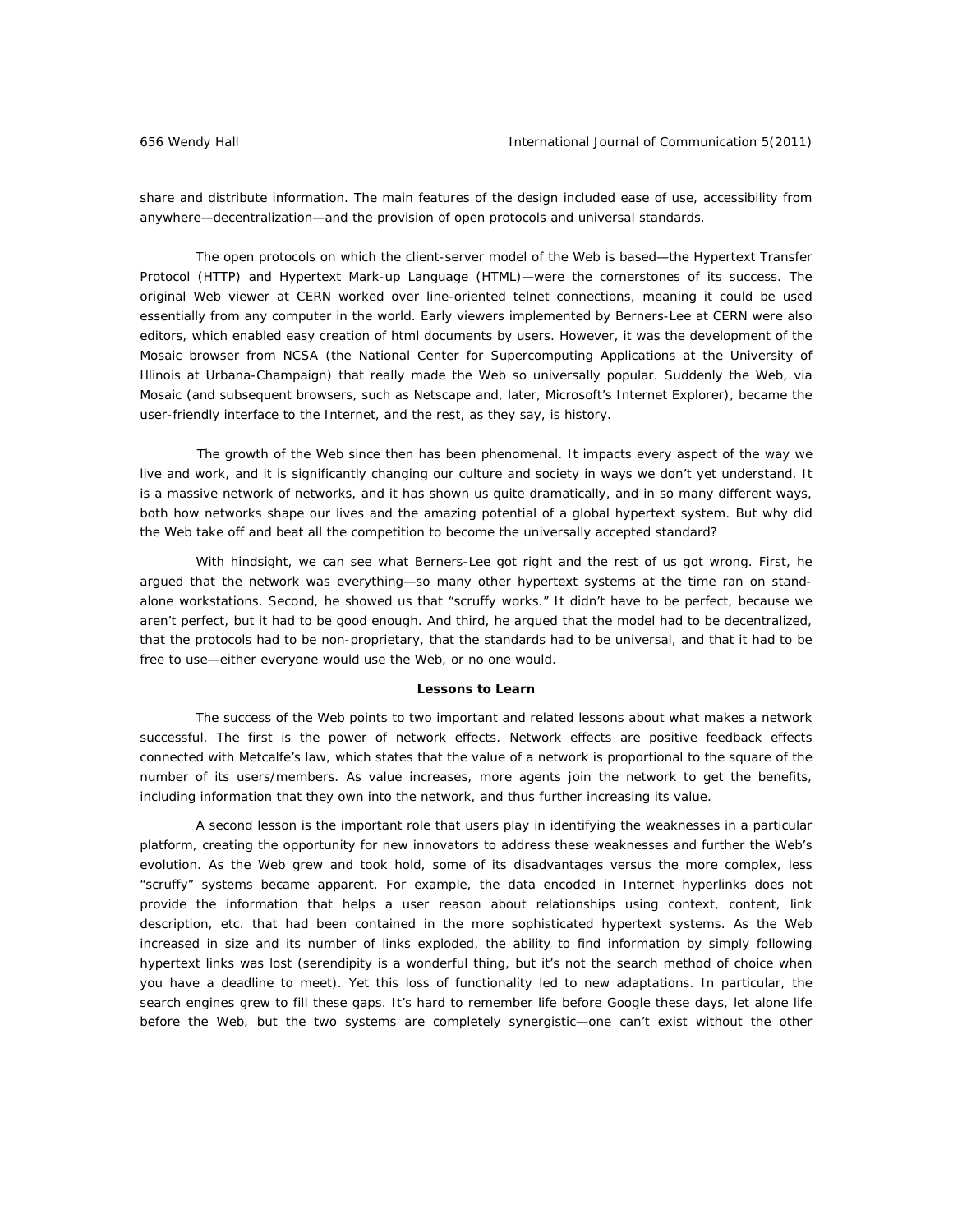(although the policies which have fuelled their parallel growth are diametrically opposed). Google can function because of the way in which the Web encodes hypermedia data, and the Web has overcome some of its inherent disadvantages through the development of Google.

 Indeed, the history of the Web's growth and success is also a history of the technological innovations which enabled it to expand its application, reach new users, and overcome obstacles to broader and deeper use. See Figure 1.



*Figure 1. The Growth of the Web.*

In the Web's early years, the browsers only enabled users to read Web documents. You could only write to the Web if you could produce html. Also, it wasn't until the late 1990s that we saw broadband became readily available, thus enabling the growth of the home computing industry. With large numbers of users possessing high-speed access to the Internet in their homes, companies trying to sell things on the Web had a market for their products.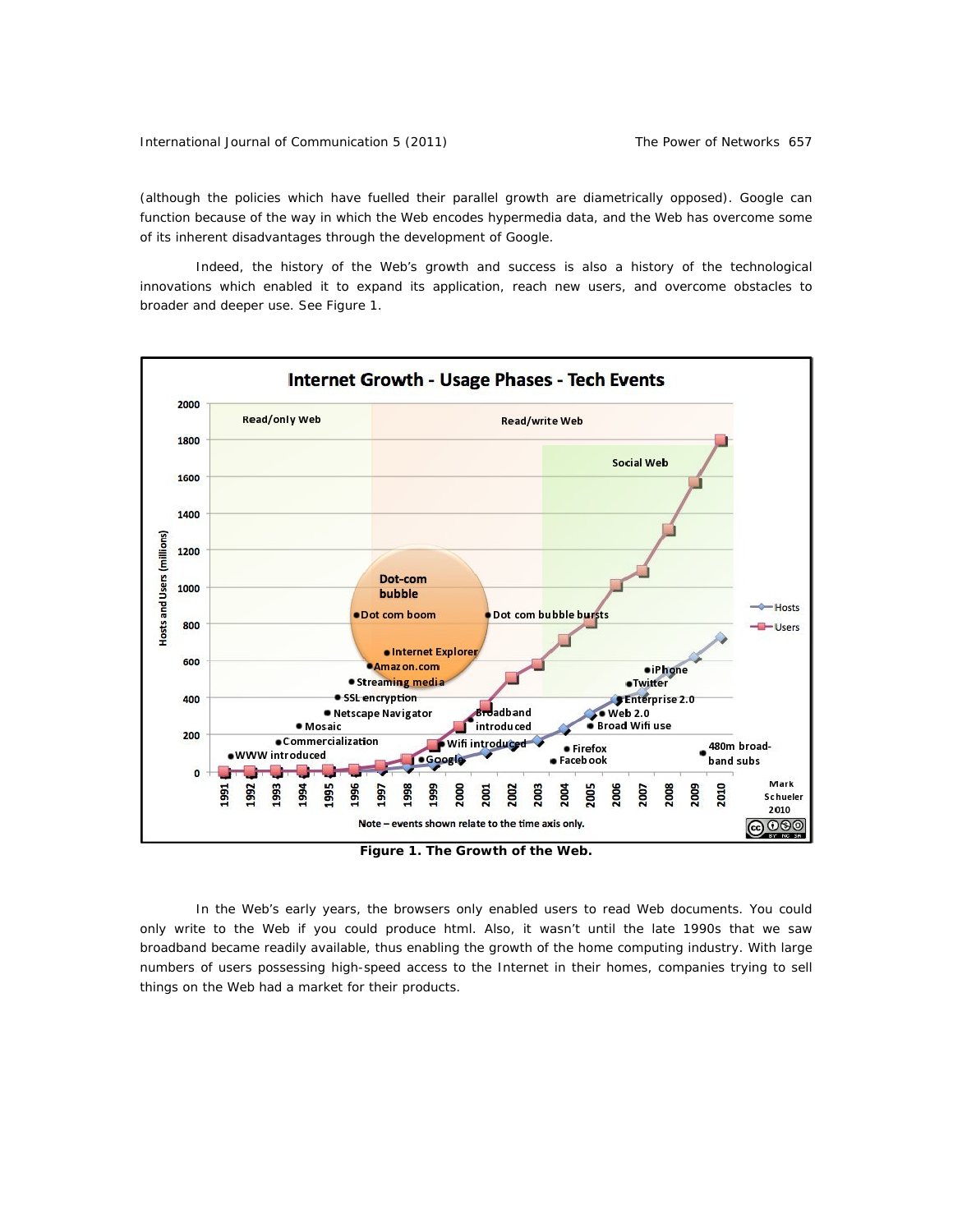As the browser technology developed, users were able to interact more easily with the Web. This lead to the beginnings of the social networking phenomenon, the so-called Web 2.0, that is the center of so much attention today. We saw the emergence of wikis and blogs, and applications such as Flickr and YouTube that enable us to share information so easily on the Web. The emergence of social networking sites, such as Myspace and Facebook, allow us to interact and communicate with each other in ways that until recently were the stuff of science fiction. More recently, the micro-blogging application Twitter has surprised us all in terms of the creative ways people are using it to communicate. The fact that such technology has become the dominant method of communication for many young people is a phenomenon we still seek to understand.

 An amazing thing about the Web is the way that the smallest changes in the underlying technology can give rise to massive developments at the social networking level. And of course, there are no boundaries either in terms of personal privacy or geographical borders—so there are many lessons for us to learn.

 There are so many interesting things going on here. The first Web—call it Web 1.0 or the Web of linked documents—amazed us all as it emerged because we had never experienced anything like it before. It grew slowly to begin with, and few people understood its potential or why they needed to even bother with it. As the underlying technology developed to enable more people to have access to the Internet, and as more information became available on the Web, the rate of growth began to accelerate until we reached the tipping point—beyond which people began to expect to find the information they were looking for on the Web, rather than either being surprised or hoping it might be there. It had become ubiquitous. And as the technology continued to evolve to enable people without great technical skills to write to the Web, and as more and more people were able to access the Internet from home or mobile devices, we were all amazed again at how quickly the social networking phenomenon took hold. Why did so many people want to share their photos and home movies with the world, and how did they have the time to write all those blogs and wiki entries? Suddenly, the Web wasn't about linking documents, it was about connecting people. And as soon as new trends emerged in specific communities on the Web, the technology developed to enable everyone to follow their lead. And so the technology was shaping society, but at the same time, society was shaping the technology.

 Another interesting feature of the evolution of the Web arises from the fact that it was designed to become ubiquitous. The Web is open and free, but the successful companies that emerge at each stage of its evolution become monopolies. It's a winner-take-all world, and the usual rules of market economics don't apply.

## **The Return of the Link**

 We are now looking forward to the next stage in the evolution of the Web—the so-called Semantic Web. This has always been part of Berners-Lee's vision (Berners-Lee, 1999). In fact, he talked about it in his keynote at the first WWW conference in 1994. The aim of the Semantic Web is to shift the emphasis of associative linking from documents to data, facilitating a more comprehensive form of automated reasoning. This shift is desirable for three reasons. First, it will facilitate data reuse, often in new and unexpected contexts. Second, it will help to reduce the amount of relatively expensive human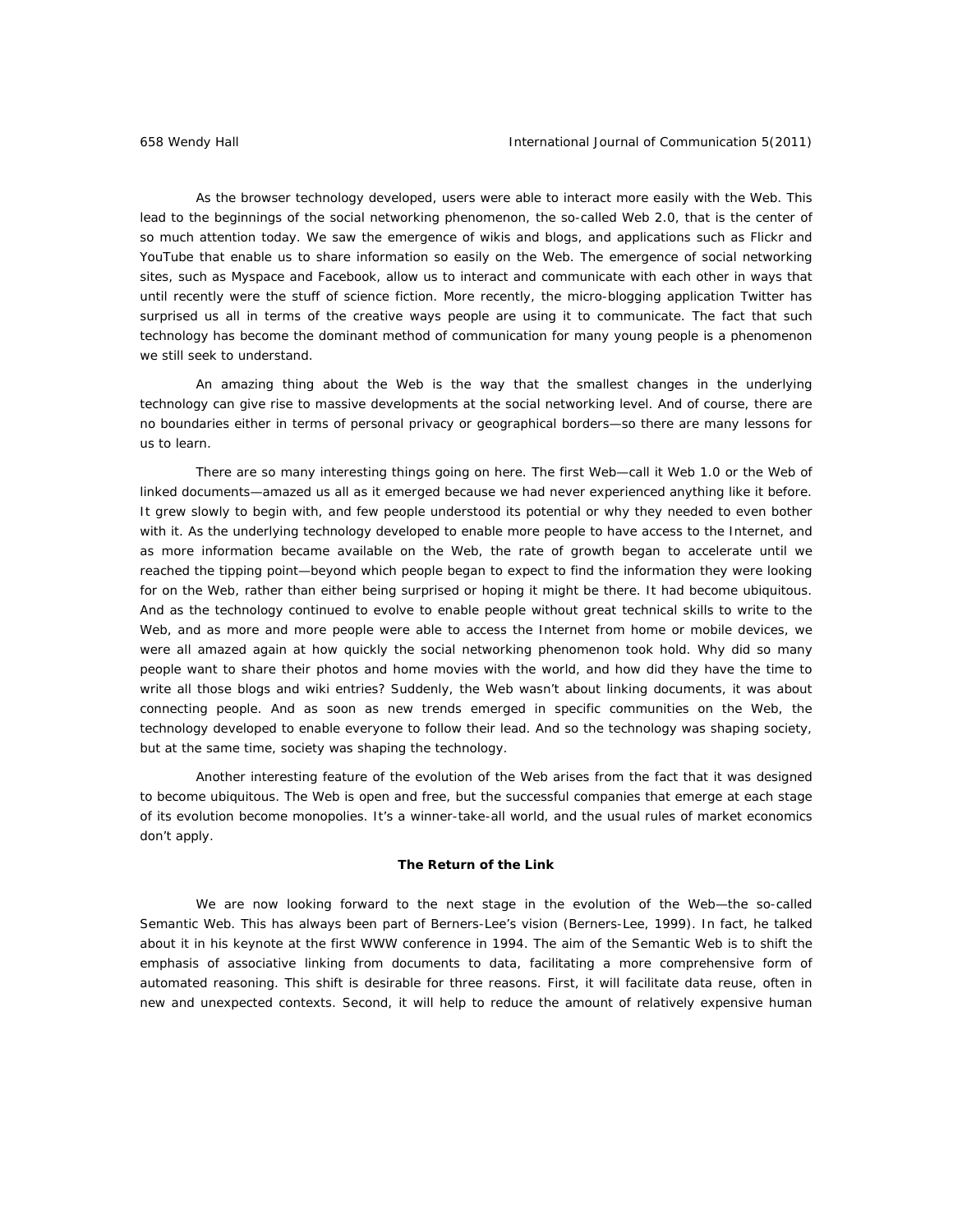information processing. Third, it will release the large quantity of information, not currently accessible, that is stored in relational databases and Excel spreadsheets by making it directly machine-processable.

 The Semantic Web encapsulates a vision of a Web of Linked Data, enabling the automated or semi-automated querying, sharing, and interpretation of data from distributed sources in heterogeneous formats (Shadbolt, Hall, & Berners-Lee, 2006). The basic building blocks of this brave new world are the Universal Resource Identifiers (URIs), which denote pieces of data, be they text, documents, media, or concepts; the Resource Description Framework (RDF), used to describe these data in links that record their association; and ontologies which provide the rules by which these associations may be given explicit, automated semantic interpretation.

 It is hoped that the Semantic Web will exhibit the same *network effects* that promoted the growth of the WWW. Just as using the Web became more valuable to more people as Web usage increased, the more that people share data which can be mapped onto URIs and linked to other data, the more valuable that data is. This, like the WWW model, is radically different from other models of the value of information, wherein value is dictated by *scarcity* (copyright, intellectual property restrictions, etc.). In decentralized networks like the Web, the value of information is dictated by *abundance*. Abundantly available information can be placed in new contexts and reused in unanticipated ways. This is the dynamic that enabled the WWW to spread, as the value of Web documents was seen to be greater in informationrich contexts (O'Hara & Hall, 2009).

 So what will the impact be of the Semantic Web, or of the Web of Linked Data? It is our hypothesis that it will become the dominant data-sharing and -integration platform, and that its effect on both business and society will be as profound and disruptive as the impact of the first Web. But at this stage, it is only possibly to hypothesize; it is not possible to predict. Just as we did for the first Web—the Web of Linked Documents—we look for the tipping points. Just as we were hungry to share documents in the early 1990s, we are now hungry to share data. We can see that there is data all around us, and that, if we could share that data more easily and integrate large, disparate datasets, there would be huge benefits.

 But there is competition in terms of the methodology to do this. Some ask, why do we need a new standard, such as RDF? Many people have invested time and effort in creating datasets in their preferred, or their company's standard, formats. Why should they make the effort to convert these datasets into yet another standard? The benefits are hard to see, because there is not enough data out there, already encoded in the standard, to link to. In this sense, we are in the same position today, with linked data, as we were with linked documents in the mid-1990s. Enough people have to take the calculated leap of faith into the unknown, and be prepared to put their data on the Web, for other people to link from and to, so that the benefits can then begin to emerge.

 There is more and more linked data emerging on the Web, and it is interesting that the driving force for development at the moment is the drive for transparent government on both sides of the Atlantic—look at the data.gov and data.gov.uk Web sites to see how much data about how our governments spend our money is being made available in linked data format. Other governments are following suit, and companies are becoming interested—first, as users of the data, and second, as providers of data themselves.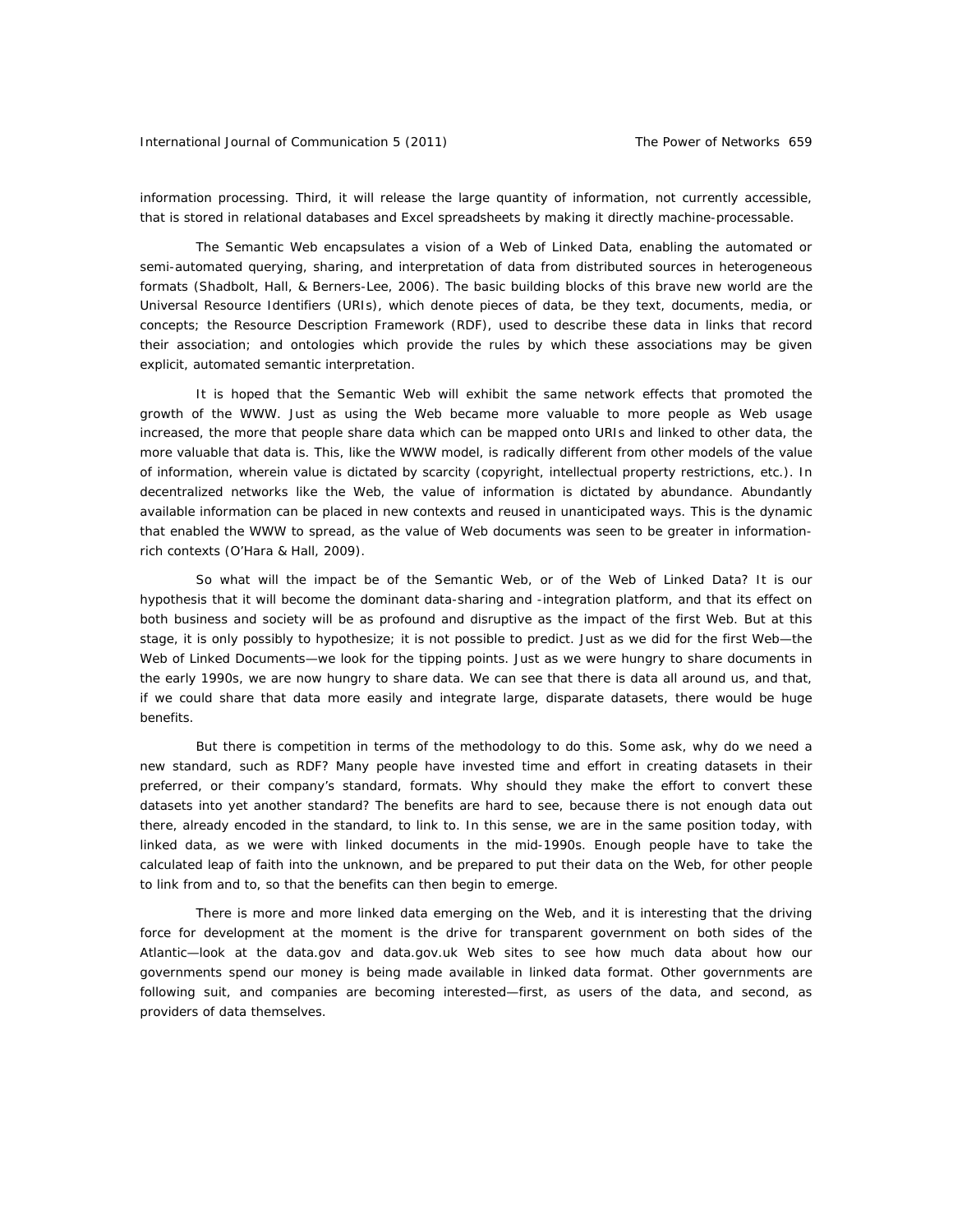As more organizations put their data on the Web, the technology will evolve to enable us to make sense of this new world of data—to smooth out the scruffiness in the early manifestations of the Semantic Web. With the participation of more companies and individuals, the demands of these early adopters will sow the seeds for the next breakthrough—the company that becomes the next big thing—and we will begin to see the next phase of the Web evolution cycle emerge. As people start to do new things or change the way they do old things using the new technology, we will, at that point, be able to say what Web 3.0 is.

 As we seek to understand the origins of the Web, appreciate its current state, and anticipate possible futures, there is an increasing need to address the critical questions that will determine how the Web evolves as both a social and a technical network. When do standards become core, and what are the tipping points that determine when they will be universally adopted? What is the impact that changes in data storage and sharing capability will have on the data creating and sharing habits of individuals and organizations? How do these changes then lead to change in the web of relationships that constitutes the Web and the knowledge it, itself, comprises?

 The emerging field of Web Science seeks to understand these issues (Berners-Lee et al., 2006). The Web, and the ways in which people interact with it, change faster than we can observe. This rapid evolution calls for new approaches and new methodologies to enable us to define and implement studies in Web Science. We cannot use the "specify, design, implement, test, refine, release" cycle of traditional software engineering. And as we can't predict human behavior, we can only anticipate what people might do with the systems we build. Web Science must also, by definition, be very multi-disciplinary, bringing together researchers from many different disciplines to help us shed light on what is actually going on in this very complex sociotechnical system.

## **Discussion and Conclusions**

 We can spend many hours discussing why the Web became the ubiquitous hypermedia system and analyzing its resulting impact on the world. It is indisputable that, from the perspective of the research taking place in the implementation of other hypermedia systems, the Web as it emerged in the mid-1990s was very primitive. Of course, the Web is an open and completely programmable environment that makes it possible to build any hypertext system you might like on top of it. Yet, the next generation of hypermedia management tools has not emerged. In part, this is because we have all been so busy enjoying—indeed, reveling—in a global information system that has robustly and reliably always been there, that less time has been spent on re-implementing our former projects. Yet, there are aspects of the way the Web has evolved that have also curbed the interest in these projects. Indeed, as anyone will know who has tried to develop Web sites of any size, it is difficult to create and maintain links in the Web. As a result, the Web is actually a strangely linkless place.

 We have still not achieved Bush's vision of associative indexing (linking), but the development of the Web of Linked Data could be about to change all that. RDF represents information as a subjectpredicate-object triple, each of whose component parts is a URI. Each triple is therefore, in fact, a link, and triple stores can be likened to the linkbases of Microcosm. If you add to that the concept of multiple linked ontologies (replacing the simplistic descriptions in the Microcosm links and enabling the inter-linking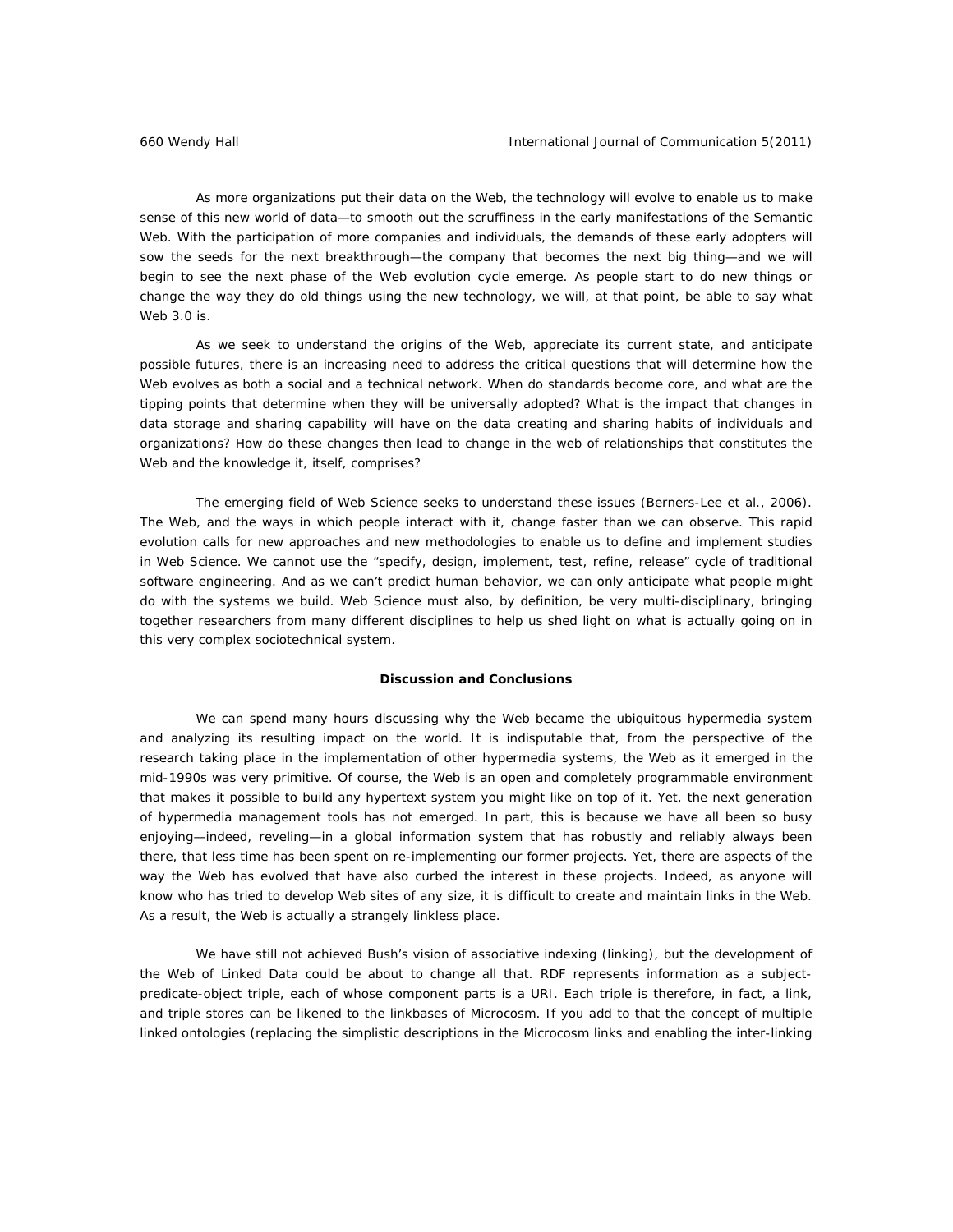of the linkbases), you could very quickly implement a richly linked hypertext environment that would combine the universality of the Web with the sophisticated hypertext linking features of Microcosm and support associative indexing in the way envisioned by Bush.

 Writing about the Web some 17 years since it first hit our desktops, it is hard to imagine that any of the contenders for the crown of universal hypertext system could have won. But that is no reason to believe things will always stay as they are. The success of the Web is an experiment we cannot rerun, and we cannot experiment in a world without the Web. In fact, its very existence has changed society irrevocably, itself determining the path by which hypertext creation and usage has developed. By this influence, the world is very different today than it was when the Web was born. The original advantages of the Web's scruffiness have been supplanted by many of the innovations that the Web, itself, has inspired.

It is also important to remember that the way we interact with the Web is fundamentally changing. As mobile devices become the standard device for accessing the Internet, the Web will move "behind the screens." We won't use Web browsers to find information; we will increasingly access the information we want directly from the many applications that will be available to us on our mobile phones. Thus, the ease with which users can both directly interact with and create and upload content to the Web may become less of a priority. An article in *Wired* recently proclaimed the death of the Web (Anderson & Wolf, 2010). This is somewhat premature, as countered by Tim Berners-Lee in his article in Scientific American (Berners-Lee, 2010). It is Web technology, including the new linked data technology that is being used to develop the social networking applications that are becoming an alternative user interface to the Web and many of the mobile phone applications. People in developing countries who first encounter the Internet through a mobile device will have a completely different mental model of the Web than those of us who have grown up with it by using a browser. They may not even be aware of that older Web's existence. Their conceptions of hypertext and hypermedia, its best uses and implementations, are thus likely to be substantially different from ours.

 Different conceptualizations have different advantages. When we study the work of the early hypertext visionaries, like Bush and Nelson, who were so keen to mimic the associative powers of the brain, to move us away from linear reading and writing into the world of hyperlinking, it is ironic to note today the increasing concern from the neuroscientists and psychologists about the Facebook generation losing the ability to study anything in-depth in a linear fashion (Daily Telegraph, 2010).

 In fact, to complete the irony, we read very recent reports of the work of two neuroscientists from the University of Southern California (Thompson & Swanson, 2010), which seems to indicate that the brain works more like the Internet than it does like the "top down" view of brain structure that has held sway since the 19th century. Could it be that building a system that supports associative linking will help us to explain how the brain manages memory?

 At the time of writing this paper, we are seeing social revolutions driving political—and indeed, regime—change in the Middle East and Northern Africa. It is arguable that the technical revolutions brought about by the Internet, the Web, and the ubiquity of mobile devices are a major driving force in such developments. Are we changing the nature of democracy? Is it now less about the ballot box, and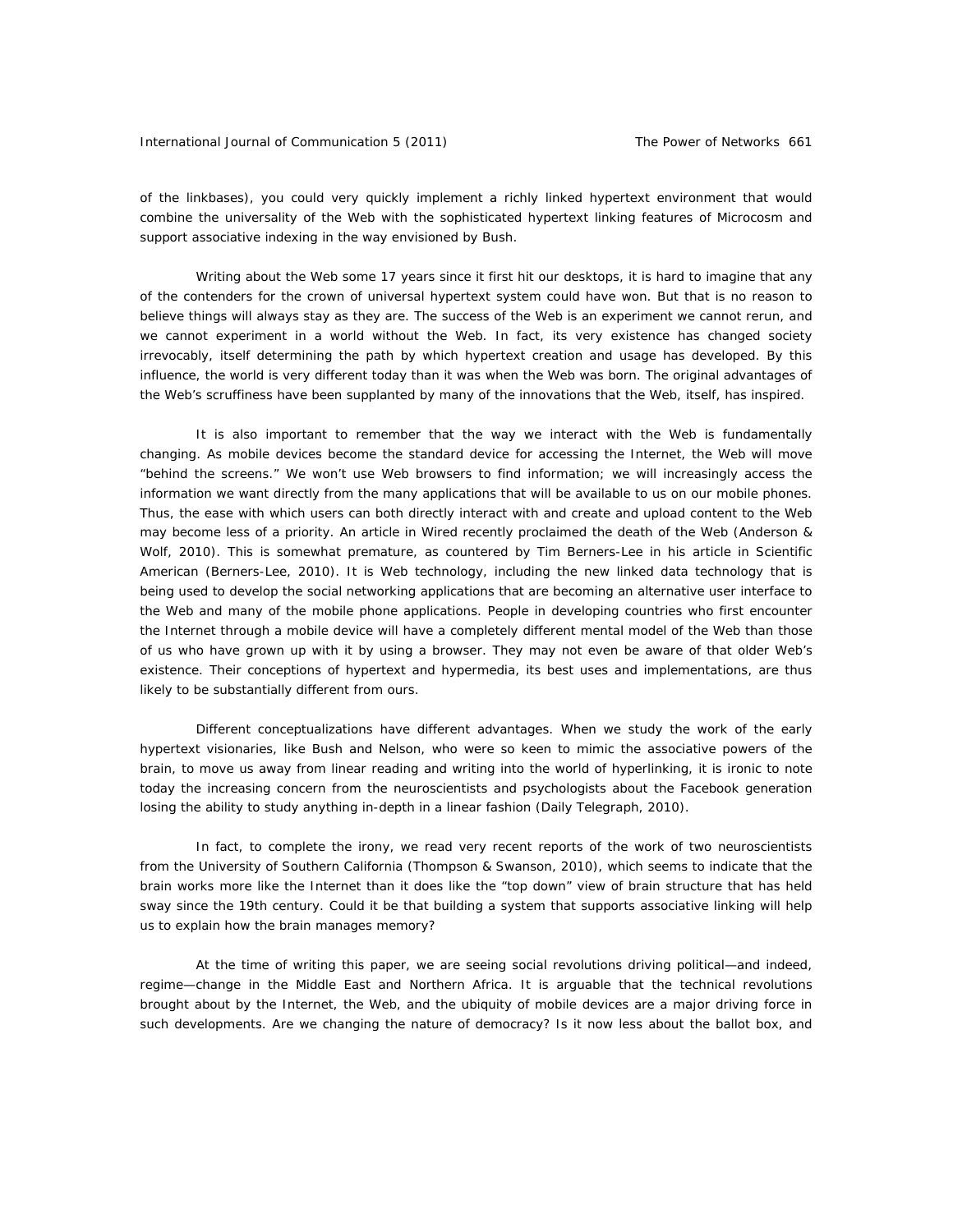more about social networking enabling the silent majority to finally find their voice? We are witnessing profound changes in society, and we need to be constantly vigilant to ensure that the technology that is such an important driver in these changes is being developed as a force for social good, rather than as one that can be used to harm or control or manipulate.

 How is the Web going to be transformed when billions of people in the developing world gain access to the Internet for the first time and experience the power of the network? Economic, social, political, cultural, and economic agendas all have a role to play in shaping the new networks, and we need to understand the inter-play between those different perspectives to be able to anticipate the nature of the Web worlds of the future. This is why Web Science is such an important new discipline. In order to monitor and analyze such developments, we need to be collecting evidence on a global scale of the changes brought about by the application of Web technology, and we need to be sharing the data we collect to be re-used in increasingly sophisticated analysis. This is a major role for the Web Scientists of the future.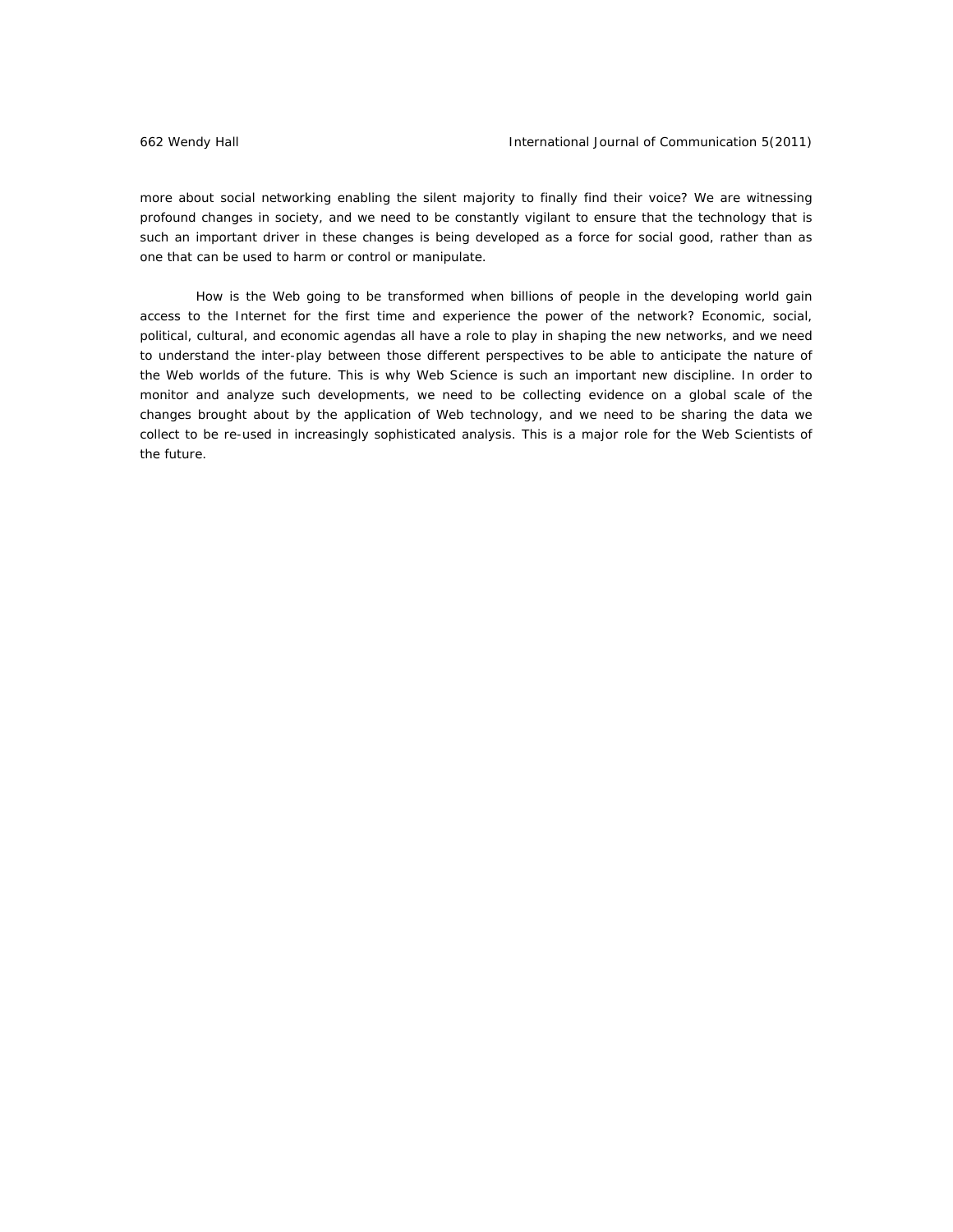## **References**

- Anderson, C., & Wolf, M. (2010, September). The Web is dead. Long live the Internet. *Wired*. Available at: http://www.wired.com/magazine/2010/08/ff\_webrip/all/1
- Andrews, K., Kappe, F., & Maurer, H. (1995). Hyper-G: Towards the next generation of network information technology. *Journal of Universal Computer Science, 1*(4), 206–220.
- Berners–Lee, T. (1999). *Weaving the Web.* London: Texere.
- Berners-Lee, T. (2010, December) Long Live the Web: A call for continued open standards and neutrality. *Scientific American*. Available at: http://www.scientificamerican.com/article.cfm?id=long-livethe-web
- Berners–Lee, T., Cailliau, R., Nielsen, H. F., & Secret, A. (1994). The World Wide Web. *Communications of the ACM, 37*(8), 76–82.
- Berners–Lee, T., Hall, W., Hendler, J. A., O'Hara, K., Shadbolt, N., & Weitzner, D. J. (2006). A framework for Web science. *Foundations and Trends in Web Science*, *1*(1), 1–130.
- Bush, V. (1945, July). As we may think. *Atlantic Monthly*, 101–108.
- Carr, L. A., De Roure, D., Hall, W., & Hill, G. J. (1995). The distributed link service: A tool for publishers, authors and readers. In the *Fourth International World Wide Web Conference Proceedings* (pp. 647–656). Sebastapol, CA: O'Reilly & Associates.
- Conklin, J. (1987). Hypertext: An introduction and survey. *IEEE Computer, 20*(9), 17–41.
- Daily Telegraph. (2010, February 11). Students' brains 'rewired' by the Internet. Available at: http://www.telegraph.co.uk/technology/news/7205852/Students-brains-rewired-by-theinternet.html
- Engelbart, D. (1963). A conceptual framework for the augmentation of man's intellect. In R. Howerton & D. Weeks (Eds.), *Vistas of information handling* (Vol. 1, pp. 1–29). London: Spartan Books.
- Flohr, U. (1995). Hyper-G organizes the Web. *BYTE, 20*(11), 59–64.
- Fountain, A., Hall, W., Heath, I., & Davis, H. (1990). Microcosm: An open model for hypermedia with dynamic linking. In *Hypertext: Concepts, Systems and Applications, Proceedings of ECHT'90, Paris, November 1990* (pp. 298–311).
- Haan, B. J., Kahn, P., Riley, V. A., Coombs, J. H., & Meyrowitz, N. K. (1992). IRIS hypermedia services. *Communications of the ACM, 35*(1), 36–51.